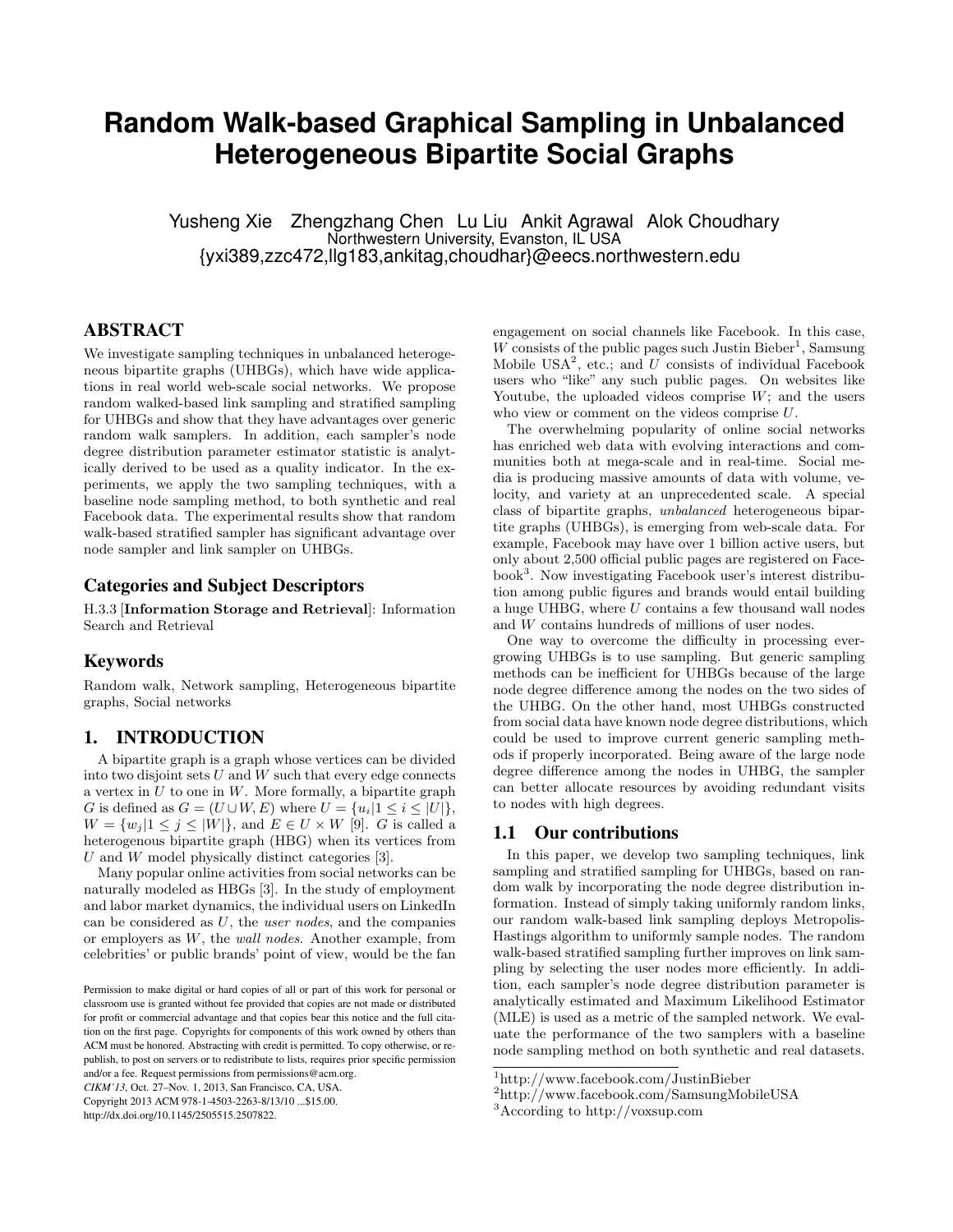Algorithm 1: Random Walk-based Link Sampling

**Input**:  $\beta_W$  and  $\beta_U$ , desired sampling densities Output:  $W'$ , sampled wall nodes;  $U'$ , sampled user  $\text{nodes}; E', \text{sampled edges}$ 1  $w$  ← initial wall node 2  $\beta_W \leftarrow 0, \beta_U \leftarrow 0, W' \leftarrow \{w\}, U' \leftarrow \{\}, E' \leftarrow \{\}$ 3 while  $\beta_W \leq \widehat{\beta_W}$  or  $\beta_U \leq \widehat{\beta_U}$  do<br>4  $\pm u \leftarrow$  a random neighbor of u  $u \leftarrow$  a random neighbor of w 5  $\vert v \leftarrow$  a random wall node from  $W'$ 6 if  $\beta_W \leq \beta_W$  then<br>7  $\mid w \leftarrow$  a random  $\vert w \leftarrow$  a random neighbor of u  $\begin{array}{c|c} 8 & else \\ 9 & 1 \end{array}$  $\vert w \leftarrow$  a random wall node from  $W'$ 10 end 11 if True with probability  $P_{w,v}^{MH}$  then 12 | append  $(u, w)$  to E'; append u to U' **13**  $\Box$  append w to W'; increment  $\beta_U$ 14  $\Big|$  increment  $\beta_W$  when  $\beta_W \leq \widehat{\beta_W}$ <br>15 end end 16 end 17 return  $W', U', E'$ 

# 2. RELATED WORK

Bipartite graphs, especially heterogeneous bipartite graphs emerge as a central topic in many social studies [3]. Investigating online user's interest distribution among public brands and celebrities from UHBGs is an important topic and is a prerequisite for many popular applications such as online recommendation systems [9]. To produce real-time recommendations is often desired in most online activities such as video recommendation on Youtube. In order for collaborative filtering algorithms to efficiently serve the users, robust sampling techniques are very useful. But to the best of our knowledge, little work has been done on the sampling techniques for heterogeneous bipartite graphs.

[1] and [2] investigate novel samplers in the domain of large (social) graphs. The techniques described in [1] and [2] are directly based on random walk and the Metropolis-Hastings sampler [4] and are applied to general graphs. Powerful and general as they are, these methods are not the best fit for UHBGs. Because in UHBGs the degree of a wall node can be orders of magnitude higher that that of a user node, a generic random walker will be skewed and "trapped" by the wall nodes due to their high degrees. Directly applying Metropolis-Hastings algorithm would give each node an equal chance to be picked but this is done by controlling the traditional probability, which can prolong sampling time to achieve the same sampling density. In this work, we combine random walk and Metropolis-Hastings algorithm and modify the techniques to better suit the characteristics of UHBGs.

## 3. SAMPLING A SOCIAL NETWORK

#### 3.1 Assumptions, evaluations, and notations

A sampled graph should, at least on a statistical level, preserve certain properties essential to a graph. A graph's node degree distribution is one of such properties. Previous works such as [7] and [6] describe power-law distributions Algorithm 2: Random Walk-based Stratified Sampling

**Input:**  $\beta_W$  and  $\beta_U$ , desired sampling densities Output:  $W'$ , sampled wall nodes;  $U'$ , sampled user  $\text{nodes}; E', \text{sampled edges}$ **1**  $w_i$  ← initial wall node 2  $\beta_W \leftarrow 0, \beta_U \leftarrow 0, W' \leftarrow \{w_i\}, U' \leftarrow \{\}, E' \leftarrow \{\}$ **3** while  $\beta_W \leq \widehat{\beta_W}$  or  $\beta_U \leq \widehat{\beta_U}$  do <br>**4**  $\mid w_k \leftarrow$  a random wall node fr 4  $w_k \leftarrow$  a random wall node from  $W'$ <br>5 append  $w_i$  to  $W'$ 5 append  $w_i$  to  $W'$ <br>6  $\beta_{U,i} \leftarrow 0$  $\beta_{U,i} \leftarrow 0$  $\begin{array}{c|c} \textbf{7} & \textbf{if } \beta_W \leq \widehat{\beta_W} \textbf{ then} \ \textbf{8} & \text{if } w_i \leftarrow \text{ a random} \end{array}$  $w_i \leftarrow$  a random neighbor of u 9 increment  $\beta_W$  with probability  $P_{w_i,w_k}^{MH}$ 10 else 11 |  $w_i \leftarrow$  a random wall node from  $W'$ 12 end **13** if True with probability  $P_{w_i,w_k}^{MH}$  then  $\begin{array}{|c|c|} \hline \textbf{14} & \textbf{while } \beta_{U,i}\cdot \lvert w_i \rvert \leq \beta_U \cdot \sum_{w_j \in W'} \lvert w_j \rvert\textbf{ do} \end{array}$ 15  $| \cdot | \cdot u \leftarrow$  a random neighbor of  $w_i$ 16 | |  $s \leftarrow$  a random user node from U' 17 | | | if True with probability  $P_{u,s}^{MH}$  then 18 | | | append  $(u, w)$  to E'; append u to U' 19 | | increment  $\beta_U, \beta_{U,i}$  $20$  | | end 21 | end  $22$  end 23 end 24 return  $W', U', E'$ 

that are ubiquitous in social networks. In our analysis, we assume that the node degrees in an UHBG follow discrete power-law distribution [7],  $\mathbf{pow}(\gamma)$ , whose probability mass function (pmf) is  $p_{\mathbf{pow}}(k|\gamma) = \zeta^{-1}(\gamma) \cdot k^{-\gamma}, k = 1, 2, ...,$ where  $\gamma$  is the distribution parameter and  $\zeta(\gamma)$ , the Riemann zeta function, is necessary to normalize  $p_{\text{pow}}(k|\gamma)$  to a proper pmf.

In the following analysis,  $X_i$  denotes a  $pow(\gamma_W)$  random variable for a wall node and  $Y_i$  denotes a  $\mathbf{pow}(\gamma_U)$  random variable for a user node.  $\beta$  denotes the sampling fraction, which is calculated as the ratio of sampled nodes to all nodes in the original graph.

#### 3.2 Random Walk Sampling

Random walk on graphs is a well studied topic [4]. A traditional random walker moves from current node w to the next node  $v$  by choosing  $v$  uniformly from the neighbors of  $w$ . That is, the random walker moves from  $w$  to  $v$  with probability:

$$
P_{w,v}^{RW} = \begin{cases} \frac{1}{|w|}, & \text{if } v \text{ is a neighbor of } w \\ 0, & \text{otherwise} \end{cases} \tag{1}
$$

In addition to the basics, a practical random walker often has a reset probability, which, at each step, can send the walker back to the starting node with certain probability. To prevent the random walker from being stuck within a component or clique, which could happen if the walker starts very close to a major sink of the graph, a random walker usually executes several times on the same graph with different starting nodes.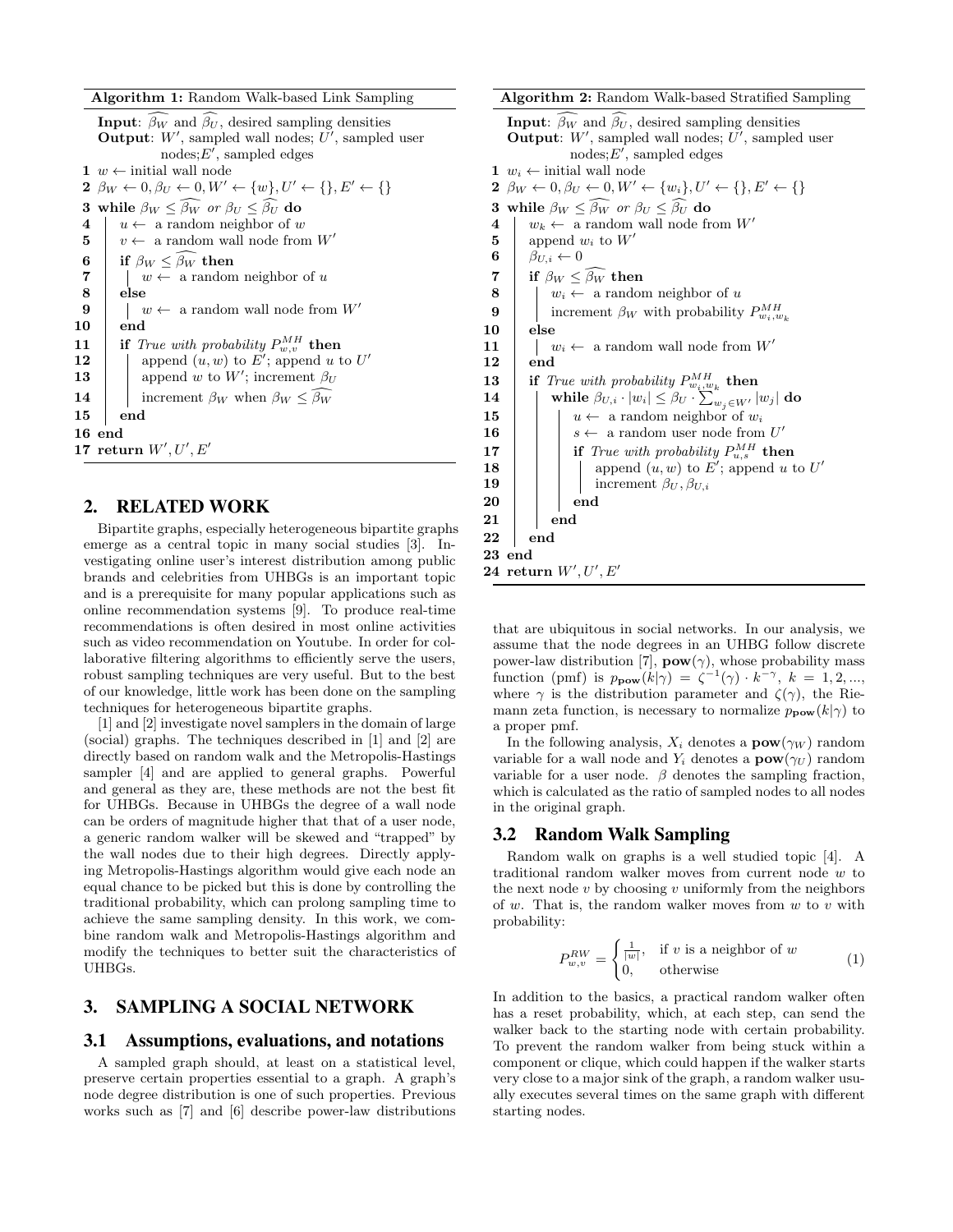A major drawback of random walk sampling is the bias it introduces into the sampled graph. Nodes with higher degrees are much more likely to be chosen because  $P_{w,v}^{RW}$ makes the probability of a node to be visited proportional to its degree [1].

### 3.3 Random Walk-based Link Sampling

Generally speaking, link sampling (LS) randomly selects links between the heterogeneous nodes. The selected links and connecting nodes are kept in the sampled graph. Often in practice, randomly is technically interpreted as uniformly random. However, uniform LS is biased towards high-degree nodes in unbalanced graphs like UHBGs because it is implemented as a random walk algorithm. Such bias in the sampling process can be avoided by introducing proper transitional probabilities. Instead of using  $P_{w,v}^{RW}$  from Equation 1, The Metropolis-Hastings algorithm [5] provides an alternative  $P_{w,v}^{MH}$  in Equation 2.

Unlike other applications of the Metropolis-Hastings algorithm in random walk sampling  $[1]$ , w and v in Equation 2 are not neighbors but homogeneous nodes on the same side in a UHBG. Based on this idea, Algorithm 1 implements a random walk-based LS, which has a transitional probability  $P_{w,v}^{MH}$  at each step.

$$
P_{w,v}^{MH} = \begin{cases} \min\left(\frac{1}{|w|}, \frac{1}{|v|}\right), & \text{if } w, v \in W' \text{ and } w \neq v \\ 1 - \sum_{x \neq v} P_{w,x}^{MH}, & \text{if } w = v \\ 0, & \text{otherwise} \end{cases}
$$
 (2)

Algorithm 1 is unique to UHBGs and brings several advantages over generic random walkers. First, it allows the two sides to be sampled *independently* with independent sampling densities. The number of nodes (and the degrees of the nodes) vary so much on two sides of UHBGs that it does not make sense to sample them using any homogeneous algorithms. Second, Algorithm 1 is still based on the Metropolis-Hastings algorithm and, within either side of the UHBG, can sample the nodes with even probability.

In addition to describing the LS sampling algorithm, we need to derive the Maximum Likelihood Estimator (MLE) formula for the distribution parameter in the node degree distribution as it is used to evaluate the sampling performance. By the symmetry of UHBGs, it suffices to analyze the node degree estimation from wall nodes. Suppose, for  $1 < i < \beta_W |W|, X_i \sim \text{pow}(\gamma_W)$  from the original graph. Then we are able to implicitly solve for  $\widehat{\gamma_W}(LS)$ , the MLE for  $\gamma_W$  from link sampling, as

$$
\beta_W|W|\zeta'(\widehat{\gamma_W}(LS)) + \zeta(\widehat{\gamma_W}(LS)) \sum_{i=1}^{\beta_W|W|} \ln(X_i) = 0, \quad (3)
$$

and  $\widehat{\gamma_U}(LS)$  is derived in an analogous fashion. Because of the involvement of the Riemann zeta function, we cannot find satisfactory closed forms for the MLEs.

## 3.4 Random Walk-based Stratified Sampling

A practical problem with the random walk-based LS is that when it is applied to web-scale UHBGs, it actually cannot efficiently sample the user nodes due to the low acceptance rate of  $P_{w,v}^{MH}$  in Equation 2. In UHBGs, wall nodes tend to have very high degrees, which diminishes the probability of acceptance,  $\min\left(\frac{1}{|w|}, \frac{1}{|v|}\right)$ .

A workaround of this problem is to use stratified sampling (SS) and sample the user nodes independently for each sampled wall node. Once a wall node  $w_k$  is chosen by probability  $P_{w_i,w_k}^{MH}$ , the SS sampler will again apply the Metropolis-Hastings algorithm to sample the user nodes linked to  $w_k$ . This scheme solves two problems. First, it improves the overall user node sampling efficiency. Second, it accommodates the degree differences among the wall nodes. That is, the number of user nodes linked to  $w_k$  visited by SS is proportional to the degree of  $w_k$ . Algorithm 2 incorporates the above ideas and implements random walk-based SS.

In addition to Algorithm 2, SS also has a different MLE formula from LS method. Select  $X_i \sim \text{pow}(\gamma_W)$  for  $1 < i <$  $\beta_W |W|$ . Then for each  $X_i$ , user nodes linked to  $w_i$  are selected:  $Y_{i,j} \sim \text{pow}(\gamma_{U,i}) \cdot 1_{\{\text{linked with } W_i\}}$ , for  $1 < j < \beta_U |w_i|$ , where  $\gamma_U$  is normalized to  $\gamma_{U,i}$  due to the indicator function. We are able to implicitly solve for each MLE  $\widehat{\gamma_{U,i}}$  as

$$
\beta_U |w_i| \zeta' \left( \widehat{\gamma_{U,i}} \right) + \zeta \left( \widehat{\gamma_{U,i}} \right) \sum_{j=1}^{\beta_U |w_i|} \ln(Y_{j,i}) = 0. \tag{4}
$$

We then propose  $\widehat{\gamma_U}(SS) = \sum_{i=1}^{\beta_W|W|} \widehat{\gamma_{U,i}} \cdot |w_i|/|W|$  as the SS MLE for  $\gamma_U$ . In our estimator, parameters  $\beta_W$  and  $\gamma_{i,U}$ control the stratification and allocation, respectively. The formula for  $\widehat{\gamma_W}(SS)$  is the same as  $\widehat{\gamma_W}(LS)$ .

# 4. EXPERIMENTS

#### 4.1 Baseline and Datasets

Node sampling (NS) is employed as a baseline sampler in our experiments. NS randomly selects a number of nodes. And only those links, both of whose end nodes are in the selection, are kept in the sampled graph.

Three datasets are used in our experiments:

- SYN Synthesized data set that contains 2000 wall nodes, 1 million user nodes and 4 million edges. The dataset is generated using power law distributions with  $\gamma_W$ =1.830 and  $\gamma_U$  =1.295.
- FB Public data collected from Facebook's Graph API from 2011 January to 2012 March. 5831 wall nodes are chosen to be the most popular public walls on Facebook in terms of page likes. 143 million user nodes, as well as 520 million edges, are included in this dataset. Part of this Facebook dataset has been publicly release [8]
- LNK Public data collected from LinkedIn. This dataset contains 34 wall nodes, each of which corresponds to a public profile of an employer, 1.1 million associated user nodes, and 4.2 million edges.

Note that the three datasets are chosen to have different statistical characteristics. Table 1 summarizes important properties of the three datasets. Table 2 summarizes the estimations from the three mentioned samplers: Node Sampler (NS), Link Sampler (LS), and Stratified Sampler (SS). Table 2 also provides the sampling densities,  $\beta_W$  and  $\beta_U$ , on each dataset.

#### 4.2 Performance of the samplers

Table 2 presents the three MLE estimates of  $\gamma_W$  and  $\gamma_U$ for the datasets SYN, FB, and LNK. The estimates obtained by using full data are regarded as ground truth. bold face cells indicate the best estimates. Overall, SS performs the best among all three methods. Both LS and SS outperform the baseline NS.